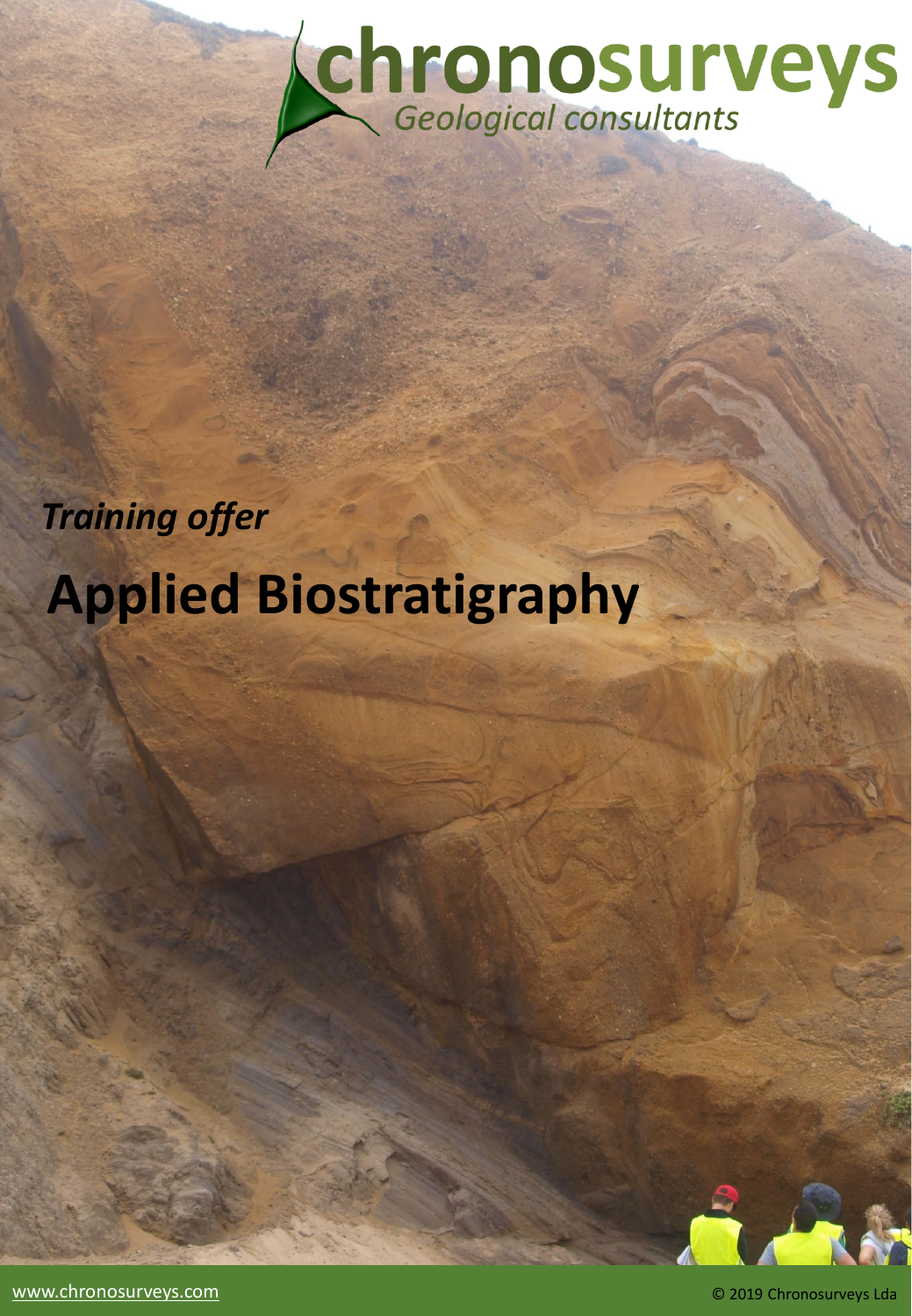This course is designed to provide industry professionals an understanding of the Biostratigraphy concepts and methods relevant to Petroleum Exploration and Production. It is useful for upstream professionals who are interested in optimally utilizing biostratigraphic data as a predictive tool in sedimentary basins and for identifying hydrocarbon plays such as Exploration and Development Geologists, Seismic Interpreters, Sedimentologists, Petrophysicists and post-graduate students.

Available as in-house or public venue course. 2 to 5 days.

## **Objectives**

- To gain knowledge of the different microfossil groups and in which ages and palaeoenvironments they can be utilized
- To explore the concepts and applications of chrono-, litho-, biostratigraphy and geochronology.
- To develop an understanding of how biostratigraphical data can be integrated with other geological data to optimize its use as an interpretative tool
- To interpret palaeoenvironment of deposition by using biostratigraphical assemblages
- To use biostratigraphy as a predictive tool in exploration and development





Classroom lectures Hands-on exercises with real data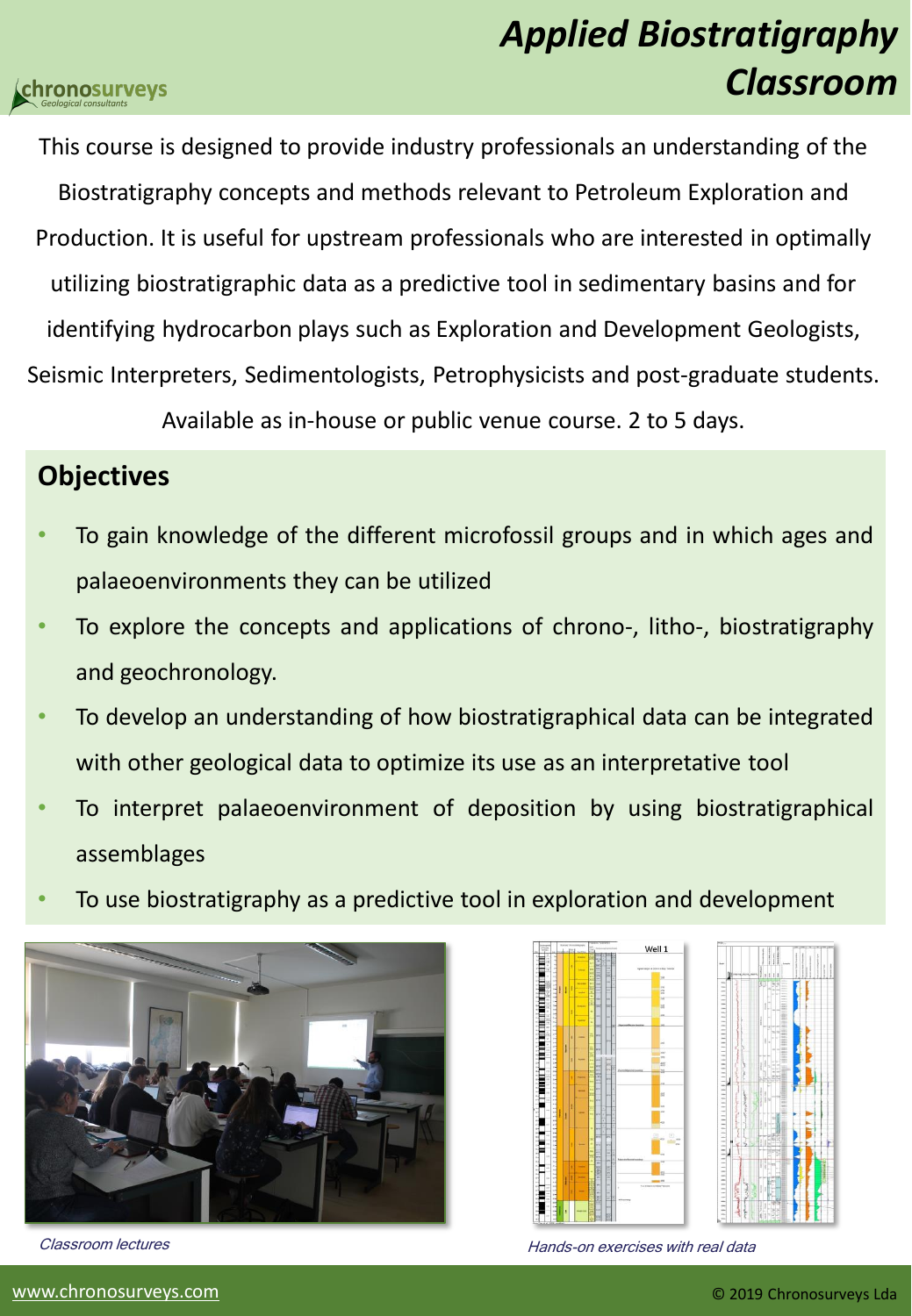# *Training methodology*

This course is based on classroom lectures and presentations, including case studies and practical exercises. Real data is used to allow participants to interpret biostratigraphic data in terms of sequence stratigraphy, basin sediment fill andp paleoenvironments. An optional microscope session (logistics allowing) gives participants hands-on experience to source rock characterization and

biostratigraphic and paleoenvironmental interpretation.

# *Who Should Attend?*

Industry professionals that deal with Biostratigraphy regularly and want to know more, including:

- Young geoscientists and Post-graduate students
- **Exploration Geologists**
- Development Geologists
- Seismic Interpreters
- **Sedimentologists**
- **Petrophysicists**
- Technical Support Professionals



Microscope sessions exercises



Paleoenvironmental interpretation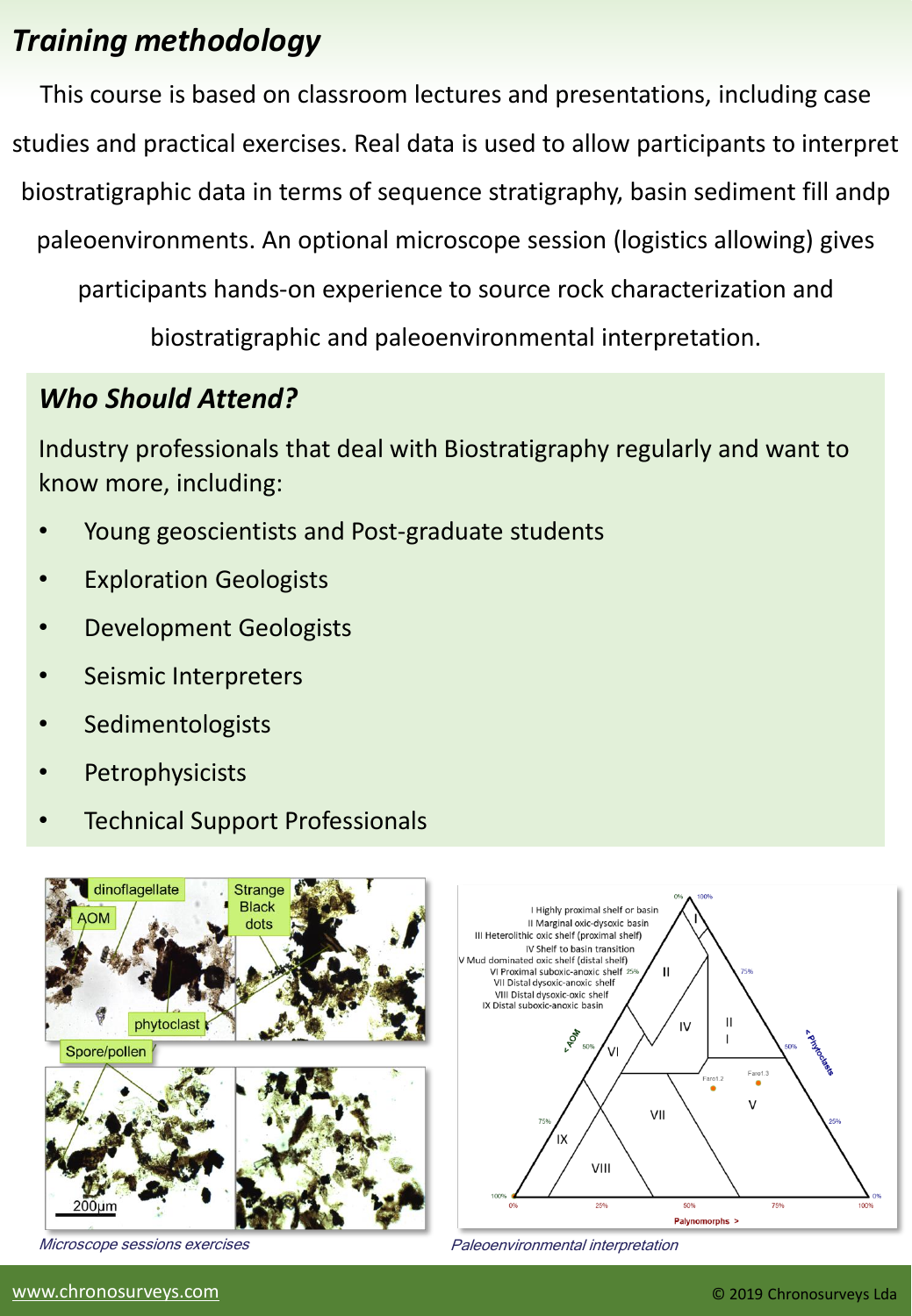## *Course contents*

#### **Stratigraphy and an Introduction to Micropaleontology**

The Laws of Stratigraphy

- Age dating methods for sediments and igneous Rocks
- The stratigraphical column and Chronostratigraphy
- The different microfossil groups and preparation techniques
- Organic microfossils (palynomorphs) including Acritarchs, Chitinozoans, Dinoflagellates, Pollen and Spores
- Inorganic microfossils including microforaminifera and ostracoda

#### **Biostratigraphy**

- Microfossil evolution through the stratigraphical Column
- Building stratigraphical range charts
- First downhole occurrence, last downhole occurrence, fossil assemblages
- Numerical methods, abundance increases and maxima
- Index fossils
- Stratigraphical type sections and the relation between Biostratigraphy and Chronostratigraphy

#### **Biostratigraphical correlations and correlation Techniques**

- Pitfalls using biostratigraphical data, downhole caving, reworking, contamination
- Definition of biozones
- Integration of sedimentological and petrographical data
- The integration of geochemical information
- Identification of unconformities / hiatus in the sequences

#### **Biostratigraphy, paleoenvironments and Sequence Stratigraphy**

- Using Micropalaeontology for palaeoenvironmental interpretation
- Marine microfossils vs. non-marine microfossils
- Preservation of microfossil groups and different lithologies
- Definition of water depth from the different fossil groups
- The identification of sequence boundaries using biostratigraphical Data
- Using biostratigraphical data to identify condensed sequences and maximum flooding surfaces
- Using biostratigraphical data to identify low stand System and high stand system tracts

#### **Play definition using Play Based Exploration techniques**

Hydrocarbon Play Definition

- Integrated Biostratigraphy and its use in Play Based Exploration Techniques
- The Deltaic to marine Cretaceous Alagamar Play in Potiguar Basin, Equatorial Marginal of Brazil
- The Cenozoic deepwater turbidites and associated salt play, Lower Congo Basin, Angola
- The Early Silurian Hot shales of the Arabian plate, source rock characterization